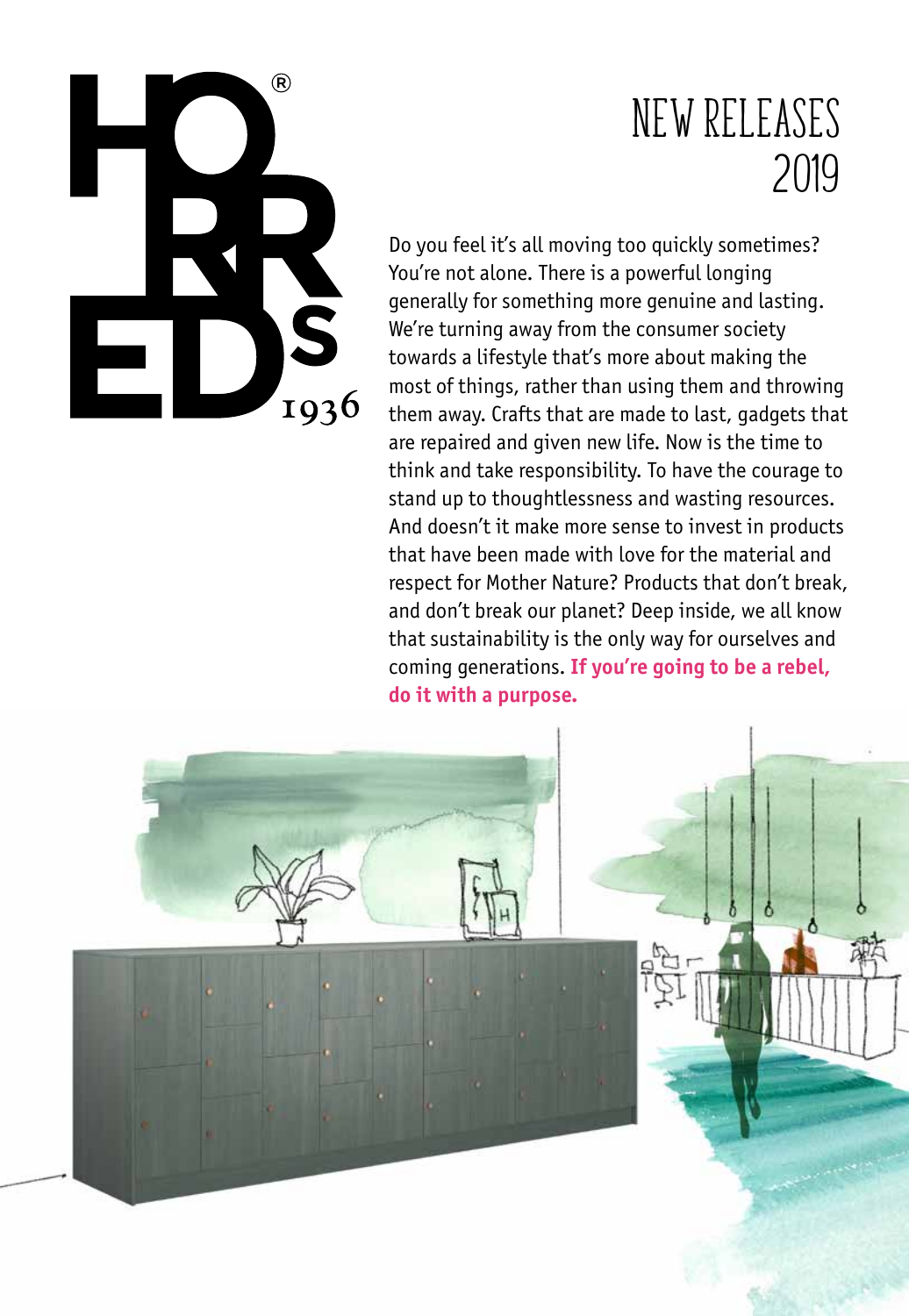**• FUSIONS** The best of several worlds has been<br>activity-based environments. brought together to develop specific activity-based environments. These days, activity-based environments.

the focus has switched to the office being a place to meet up, with spaces that facilitate collaboration. Here, the conference room may no longer observe strict conventions, but be open to meetings of groups with soft islands in colours designed to spark creativity. We are also far more mobile than in the past, and no longer chained to the same desk day-in, day-out. The office is set to be a social hub, a "soft spot", where the aim is to get employees to enjoy spending time there. Playfulness and changes of pace. And always with built-in technologies. We now know that employees are more efficient if they have scope for changes of pace.

It is even claimed that the design and placing of furniture determine how we communicate. To make the most of office spaces now, they have to feature lounge or lobby-style layouts. Meaning that they can be rearranged to suit their immediate purpose and offer a dynamic spatiality. Furniture designs that fit together in multiple ways along with space-enhancing seating, textiles and screens.

## **We go for offices we can identify with.**

Our notions of luxury have changed. These days, we're looking for purpose and meaning, but also balance in life. Time, health and happiness are the new status symbols.

Companies looking to attract talented employees now have to create a work setting that promises flexibility, technology and wellness.

Balance in life and in health and respect for our natural environment are starting to influence our decisions, both at home and in the office. We want greenery in our lives; tending plants gives us something to care for and they return the favour by giving us cleaner air and live company.

Nature's own materials and craftsmanship go hand in hand in creating products that not only look good, but feel good too.

### **AND FORWARD:**

Fusions is a piece of storage furniture that builds onto a set base which can be combined with details and functions from our other designs. The combinations on this page consists of Siglo, designed by Henrik Schultz and Mute by Fredrik Matsson. On the cover you can see Tetris by Front Design and also Biblio which is designed by Anderssen & Voll.



You can choose pulls from the entire furniture range. They are available in different types of wood, stains, materials and colors.

### www.horreds.se